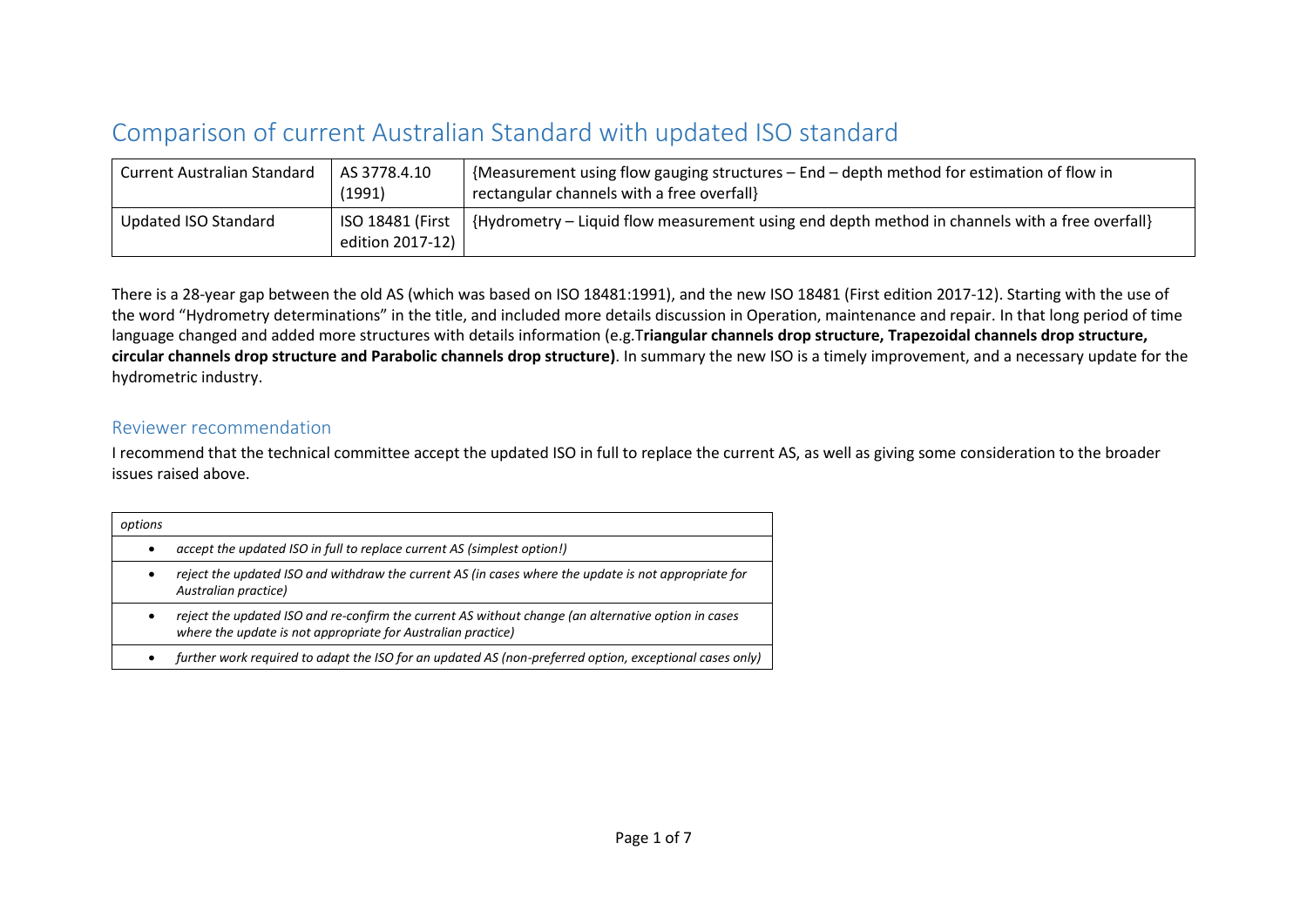## Detailed summary of differences

The table below outlines in more detail a summary of the differences between the current Australian Standard under review and the relevant updated ISO standard and includes reviewer comment where relevant.

*Column 1: Identifies the number and name of the section in the current Australian Standard*

*Column 2: Classification of the change for that section. Classified as either:*

- *No change (green shading) – The updated ISO is the same as the current Australian Standard.*
- *Minor change (blue shading) – Changes that have minimal impact on the outcome, including*
- *minor format, style or heading changes*
	- o *minor additions, removals or changes to a few words or clauses*
	- o *addition or exclusion of more detailed explanation*
	- o *very minor changes to steps or processes.*
- *Significant change (orange shading) – Changes that have a moderate to major impact on the outcome, such as*
	- o *Changes to requirements*
	- o *Significant changes to calculations, steps or processes.*

*Column 3: More detail to describe the change, and comment from the reviewer (enough detail for the consideration of AHA and WaMSTeC members in their* 

*review).*

*Text colour is used in this column as follows:*

- *Black text – More detailed explanation of the changes and reviewer comment. Specific reviewer comment on the changes highlighted in yellow.*
- *Blue text – reference to information included in the updated ISO that is not in the current Australian Standard*
- Red text *reference to information included in the current Australian Standard that is not in the updated ISO.*
- *No change (green shading)*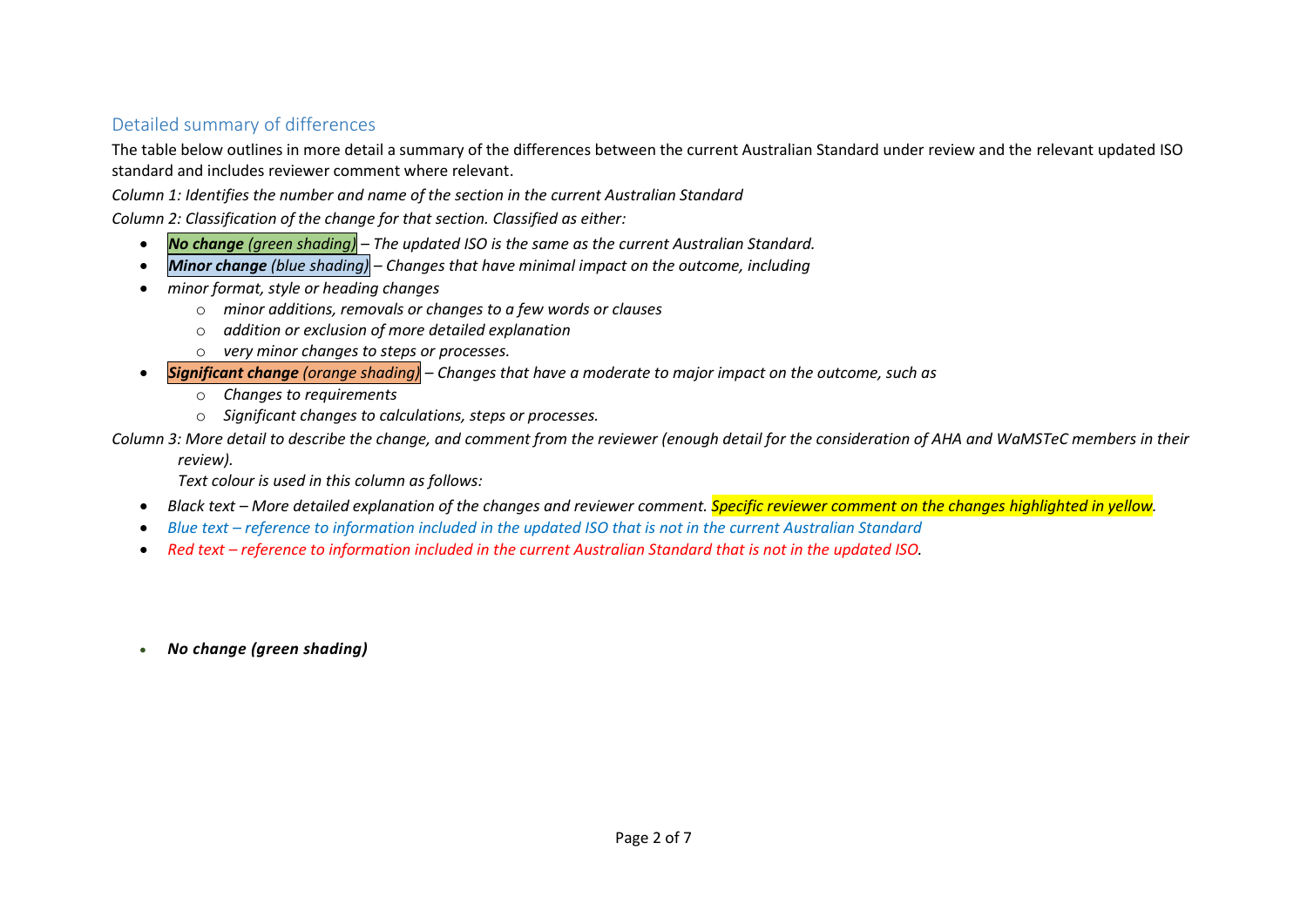| Section (AS section number) | <b>Classification of change</b><br>AS to ISO | More detail and comment on changes in the updated ISO                                                                                                                                                                                                                                                                                                                                            |
|-----------------------------|----------------------------------------------|--------------------------------------------------------------------------------------------------------------------------------------------------------------------------------------------------------------------------------------------------------------------------------------------------------------------------------------------------------------------------------------------------|
| Title                       | <b>Minor change (blue shading)</b>           | Format and language change- detail title, and uses the new<br>term hydrometry determinations.                                                                                                                                                                                                                                                                                                    |
| 1. Scope                    | <b>Minor change (blue shading)</b>           | In the new ISO they clearly explained the scope. A wide variety<br>of channel cross sections with overflow have been studies, but<br>only those which have received general acceptance after<br>adequate research and testing are considered. This document<br>covers 5 types of channel cross sections.<br>Reviewer comment: The ISO change is recommended as it<br>provides additional detail. |
| 2. Normative references     | No change (green shading)<br>$\bullet$       | In the current ISO and AU standard has one normative<br>document (ISO 772, Hydrometer - Vocabulary and symbols).                                                                                                                                                                                                                                                                                 |
| 3. Terms, definitions       | <b>Minor change (blue shading</b>            | Definitions given in ISO 772. ISO and IEC maintain<br>terminological databases for use in standardization at the<br>following address:<br>ISO Online browsing platform: available at<br>$\overline{\phantom{a}}$<br>https://www.iso.org/obp<br>IEC Electropedia: available at<br>http://www.electroperia.org/                                                                                    |
| 4. Units of Measurement     | <b>Minor change (blue shading</b>            | Symbols and abbreviated terms are not in current Australian<br>Standard. A detail information included in the ISO based in a<br>tabular format. In the table, number of Symbols and respective<br>unit and description are included.<br>Reviewer comment: The ISO change is recommended as it<br>provides additional detail (symbols and abbreviated terms and<br>principle).                    |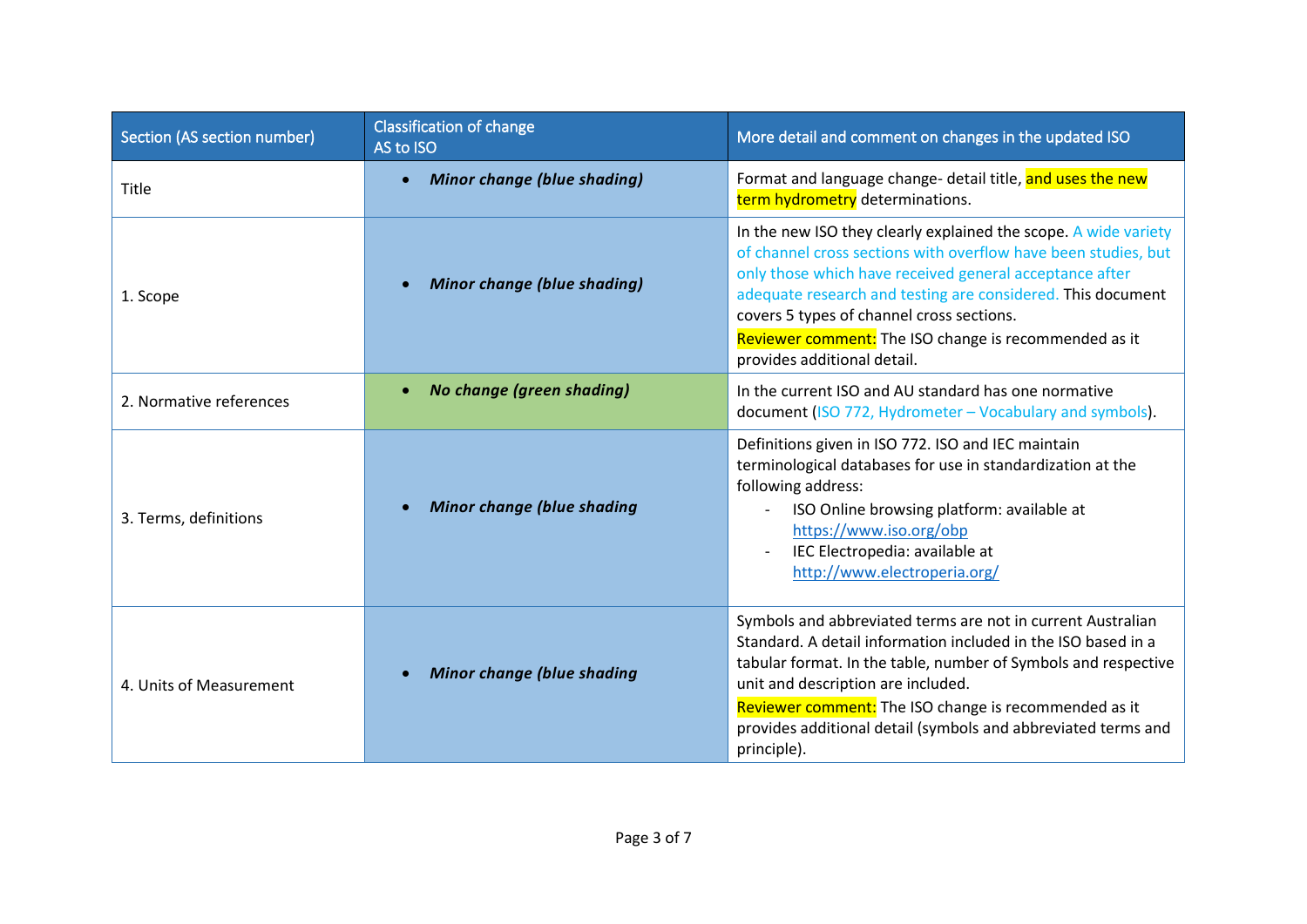| Section (AS section number)                   | <b>Classification of change</b><br>AS to ISO | More detail and comment on changes in the updated ISO                                                                                                                                                                                                                                                                                                                                                                                                                                        |
|-----------------------------------------------|----------------------------------------------|----------------------------------------------------------------------------------------------------------------------------------------------------------------------------------------------------------------------------------------------------------------------------------------------------------------------------------------------------------------------------------------------------------------------------------------------------------------------------------------------|
| 5. Selection of Site                          | <b>Minor change (blue shading)</b>           | ISO clearly described site selection and elaborately explained<br>to ensure particular attention for selecting site for few<br>features (items a to h, e.g. In case of unconfined nappe, the<br>side walls shall end at the drop and nappe should be<br>completely free at the sides to permit unrestricted spreading).<br>Reviewer comment: The ISO change is recommended as it<br>provides detail.                                                                                         |
| 6. Measurement of depth                       | <b>Minor change (blue shading)</b>           | In the ISO explained elaborately. ISO considered three sub-<br>section and those are General, head measuring devices and<br>gauge datum. In the ISO, included additional section for<br>maintenance, types of structures (Rectangular channels are<br>further classified into two types: confined nappe and<br>unconfined nappe), specifications for the drop structure and<br>specifications for installation.<br>Reviewer comment: The ISO change is recommended as it<br>provides detail. |
| 7. General equation for sub-<br>critical flow | <b>No change (green shading)</b>             | In the Australian Standard name of the sub-section is " General<br>equation for sub-critical flow" and in the ISO sub-section name<br>is "Discharge relationship". Both are based on same equation.                                                                                                                                                                                                                                                                                          |
| New section in the ISO                        | <b>Significant change (orange shading)</b>   | 9. Triangular channels drop structure (New addition to ISO)<br>ISO added new structure in the report. That is "Triangular<br>channel drop structure".<br>ISO included few sub-sections and clearly explained step by<br>step. Sub-sections are:<br>9.1 Specifications for drop structure<br>9.2 Specifications for installation<br>9.3 specifications for head measurement<br>9.4 discharge formula - unconfined                                                                             |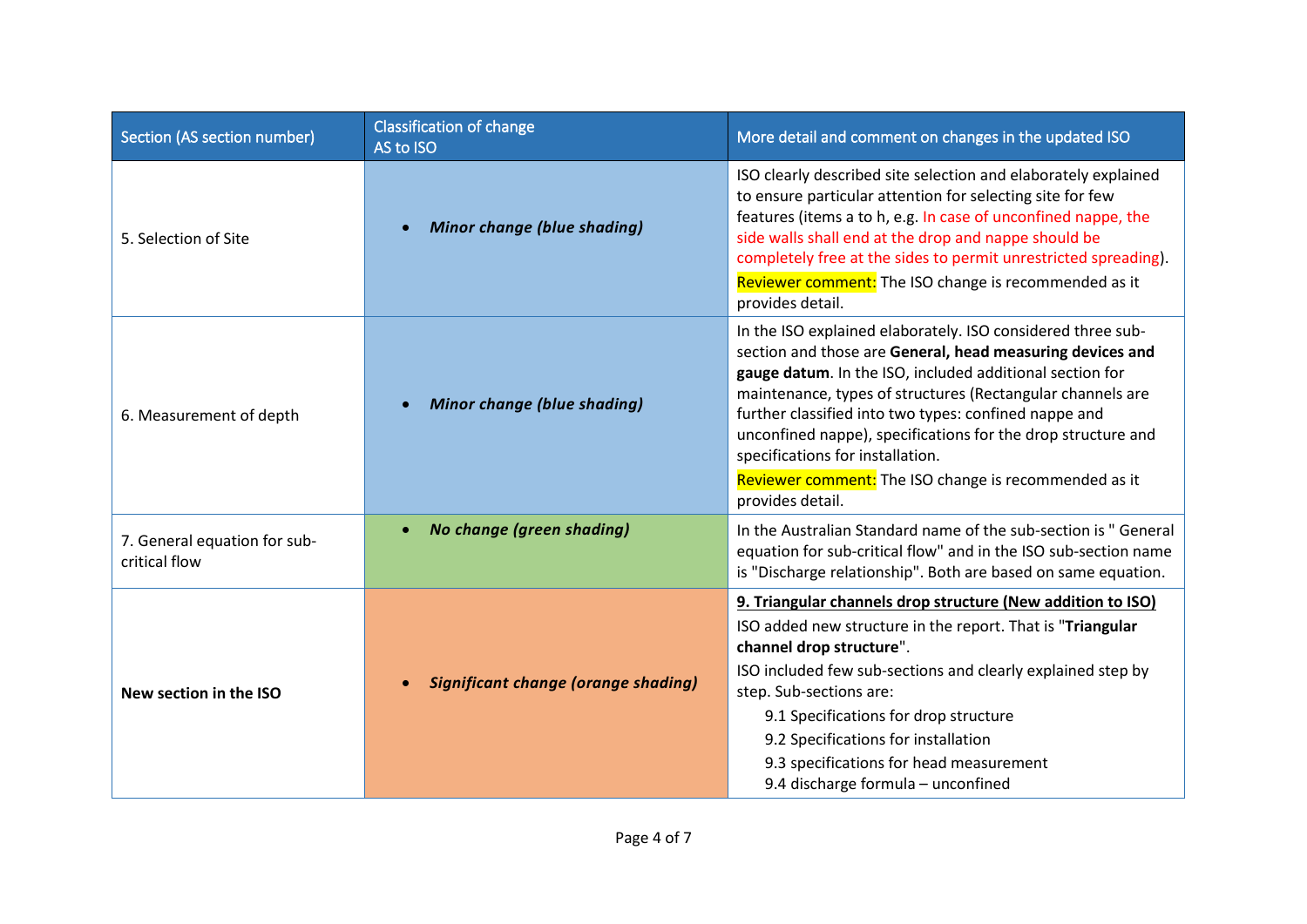| Section (AS section number) | <b>Classification of change</b><br>AS to ISO            | More detail and comment on changes in the updated ISO                                                                                                                                                                                                                                                                                                                                                                                                             |
|-----------------------------|---------------------------------------------------------|-------------------------------------------------------------------------------------------------------------------------------------------------------------------------------------------------------------------------------------------------------------------------------------------------------------------------------------------------------------------------------------------------------------------------------------------------------------------|
|                             |                                                         | 9.5 uncertainty of measurement.<br>Reviewer comment: The ISO change is recommended as it<br>provides additional detail.                                                                                                                                                                                                                                                                                                                                           |
| New section in the ISO      | <b>Significant change (orange shading)</b><br>$\bullet$ | 10. Trapezoidal channels drop structure (New addition to<br><b>ISO)</b><br>Sub sections are:<br>10.1 Specification for the drop structure<br>10.2 specifications for head measurement<br>10.3 Discharge formula - unconfined<br><b>10.4 Practical limitations</b><br>10.5 Uncertainty of measurement<br>Reviewer comment: The ISO change is recommended as it<br>provides additional detail.                                                                      |
| New section in the ISO      | <b>Significant change (orange shading)</b><br>$\bullet$ | 11. Circular channels drop structure (New addition to ISO)<br>Sub sections are:<br>11.1 Specification for the drop structure<br>11.2 specifications for head measurement<br>11.3 Discharge formula - unconfined<br><b>11.4 Practical limitations</b><br>11.5 Uncertainty of measurement<br>Reviewer comment: The ISO change is recommended as it<br>provides additional detail. In the ISO, added Table 1 that<br>clearly showing discharge for circular channel. |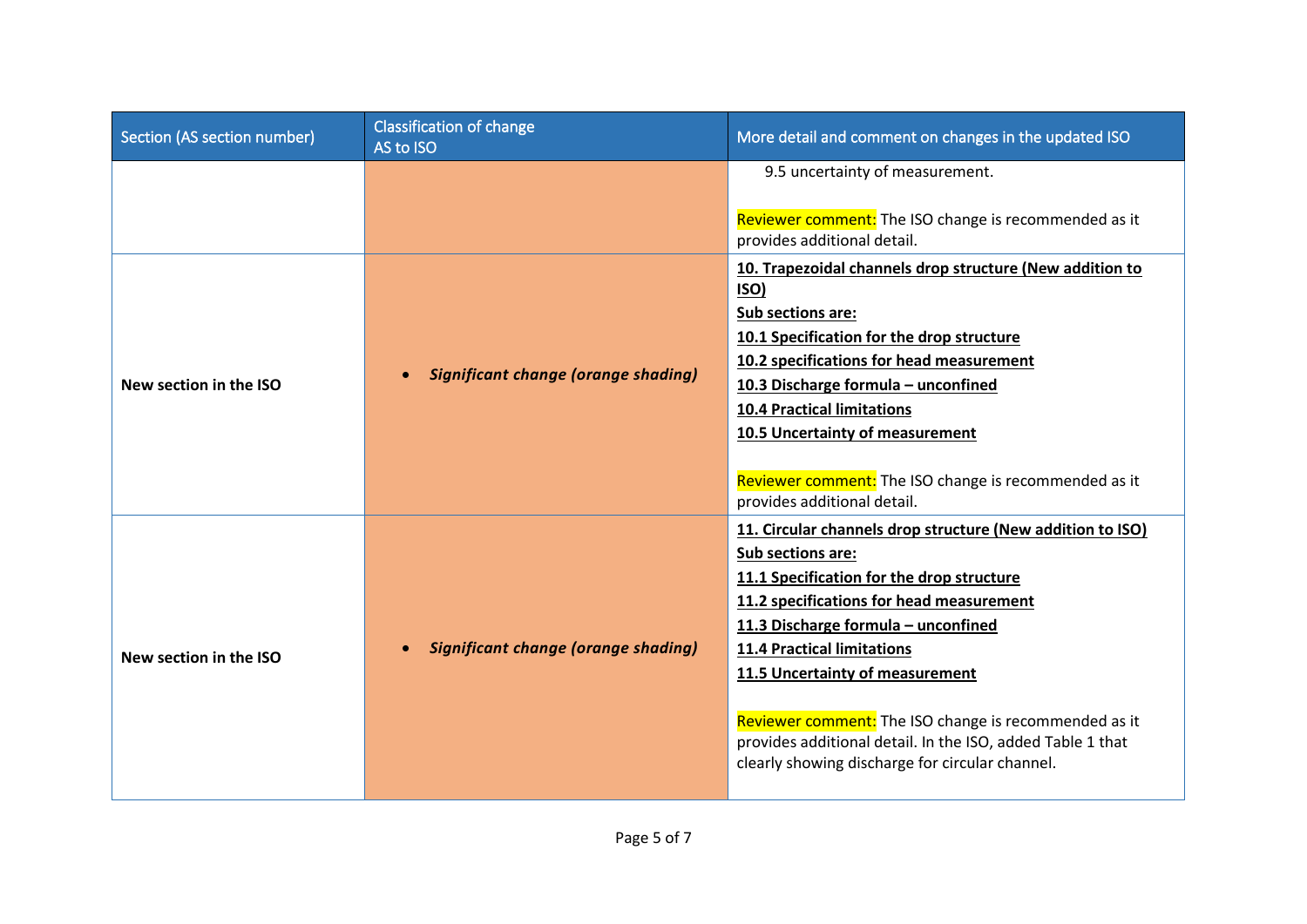| Section (AS section number)             | <b>Classification of change</b><br>AS to ISO | More detail and comment on changes in the updated ISO                                                                                                                                                                                                                                                                                                                                                                                                                                                                                                                                                                                                                                                            |
|-----------------------------------------|----------------------------------------------|------------------------------------------------------------------------------------------------------------------------------------------------------------------------------------------------------------------------------------------------------------------------------------------------------------------------------------------------------------------------------------------------------------------------------------------------------------------------------------------------------------------------------------------------------------------------------------------------------------------------------------------------------------------------------------------------------------------|
| New section in the ISO                  | <b>Significant change (orange shading)</b>   | 12. Parabolic channels drop structure (New addition to ISO)<br>Sub sections are:<br>12.1 Specification for the drop structure<br>12.2 specifications for head measurement<br>12.3 Discharge formula - unconfined<br><b>12.4 Practical limitations</b><br>12.5 Uncertainty of measurement<br>Reviewer comment: The ISO change is recommended as it<br>provides additional detail.                                                                                                                                                                                                                                                                                                                                 |
| 8. Uncertainties in Flow<br>Measurement | <b>Minor change (blue shading)</b>           | In the ISO, more clearly explained and add few new sub<br>sections. Sub sections are:<br>8.1 General - more clearly explained in the ISO. ISO add sub<br>sections to explained elaborately (e.g. sources of error and<br>Kinds of error)<br>8.4 Uncertainties in coefficient values - same text in Australian<br>Standard and ISO. In the ISO added maximum systematic<br>uncertainty in the discharge coefficient C.<br>8.5 Uncertainties in measurements made by the user - same<br>text in Australian Standard and ISO.<br>8.6 Combination of uncertainties to give total uncertainty on<br>discharge - In the Australian standard, included an equation to<br>calculate the uncertainty on the rate of flow. |